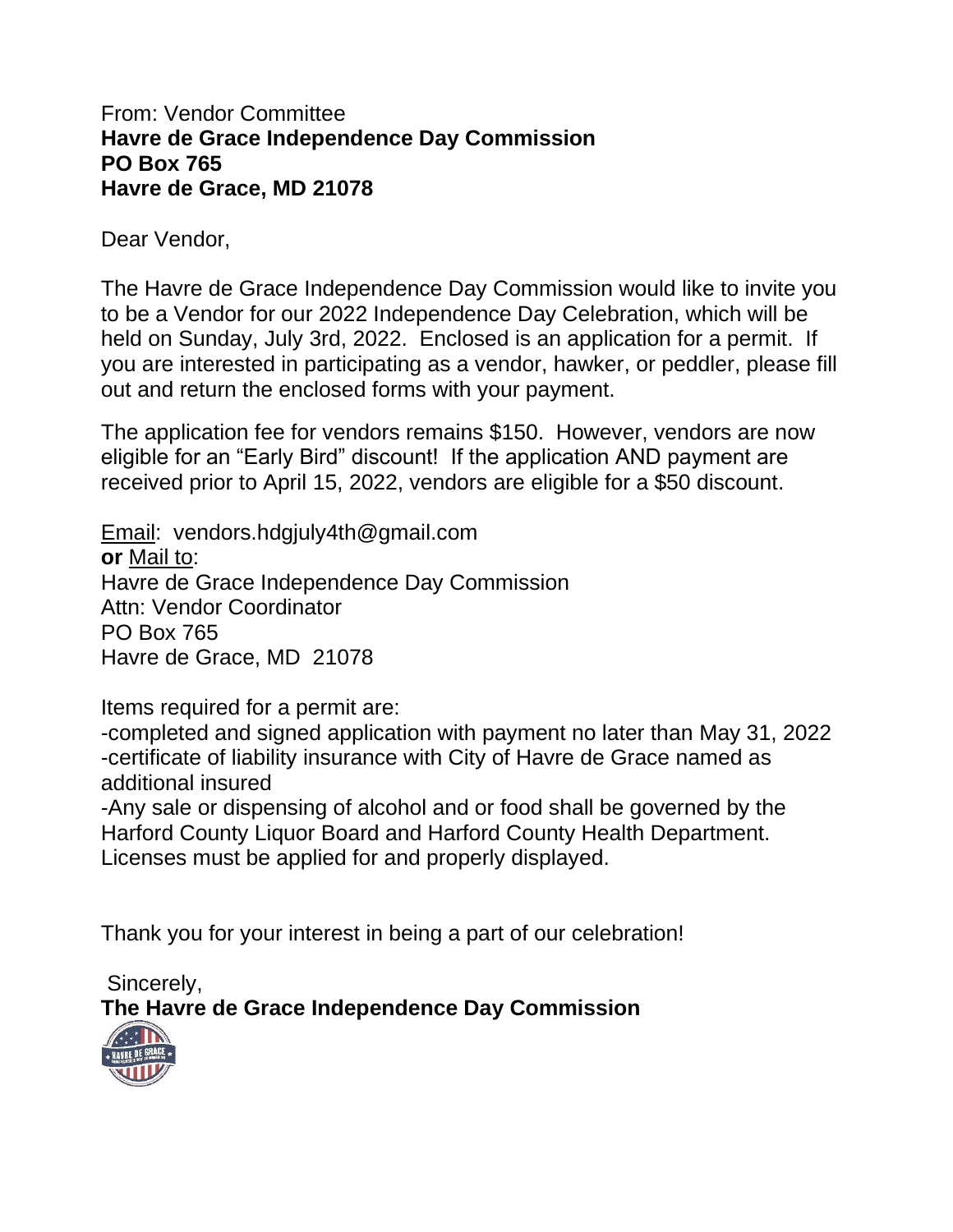| <b>Permit Application</b>                                                                                                                                                                                                                                                                                                                                                                                                                                                                                                                                        |
|------------------------------------------------------------------------------------------------------------------------------------------------------------------------------------------------------------------------------------------------------------------------------------------------------------------------------------------------------------------------------------------------------------------------------------------------------------------------------------------------------------------------------------------------------------------|
| Vendors, Hawkers, Peddlers                                                                                                                                                                                                                                                                                                                                                                                                                                                                                                                                       |
| Havre de Grace Independence Day                                                                                                                                                                                                                                                                                                                                                                                                                                                                                                                                  |
| July 3, 2022                                                                                                                                                                                                                                                                                                                                                                                                                                                                                                                                                     |
| Business Name: <b>Manual According to the Contract of According to the Contract of According to the Contract of According to the Contract of According to the Contract of According to the Contract of According to the Contract</b>                                                                                                                                                                                                                                                                                                                             |
| Contact Person: <u>Contact Person</u>                                                                                                                                                                                                                                                                                                                                                                                                                                                                                                                            |
| Address and the contract of the contract of the contract of the contract of the contract of the contract of the contract of the contract of the contract of the contract of the contract of the contract of the contract of th                                                                                                                                                                                                                                                                                                                                   |
|                                                                                                                                                                                                                                                                                                                                                                                                                                                                                                                                                                  |
| Telephone______________________________IMPORTANT: Sales Tax Number* ____________                                                                                                                                                                                                                                                                                                                                                                                                                                                                                 |
|                                                                                                                                                                                                                                                                                                                                                                                                                                                                                                                                                                  |
| Type of Business (what are you selling?)                                                                                                                                                                                                                                                                                                                                                                                                                                                                                                                         |
| Will you be bringing a generator? Yes No                                                                                                                                                                                                                                                                                                                                                                                                                                                                                                                         |
| Where will generator be located? __________                                                                                                                                                                                                                                                                                                                                                                                                                                                                                                                      |
| What side is service window on? ________                                                                                                                                                                                                                                                                                                                                                                                                                                                                                                                         |
| Food Truck/Vehicle description, tag number and height - including flags or awnings                                                                                                                                                                                                                                                                                                                                                                                                                                                                               |
| Event Request:<br>Parade Route - Union Avenue 12:00 pm - 4:30 pm<br>Parade Route & Concord Point Concert 12:00 pm-9:30 pm<br>Hutchins Park Concert - 5:00 pm - 9:30 pm<br>Concord Point Concert - 5:00 pm - 9:30 pm<br>*Tents serving food will be limited to the parade route. Concerts will only be able to accommodate food<br>trucks. Vendors who wish to occupy both the Parade Route and Concord Point Concert must be capable of<br>a quick break down and set up as there is a limited window of time. Parade Vendors may set up any time<br>after 8 AM. |
| Size of space you are requesting (oversized requests may incur additional charge)                                                                                                                                                                                                                                                                                                                                                                                                                                                                                |
| Total amount enclosed (\$100 prior to April 15 <sup>th</sup> , 2022, \$150 after April 15, 2022):                                                                                                                                                                                                                                                                                                                                                                                                                                                                |
|                                                                                                                                                                                                                                                                                                                                                                                                                                                                                                                                                                  |
| Checks made payable to:<br>Havre de Grace Independence Day Commission.                                                                                                                                                                                                                                                                                                                                                                                                                                                                                           |
|                                                                                                                                                                                                                                                                                                                                                                                                                                                                                                                                                                  |